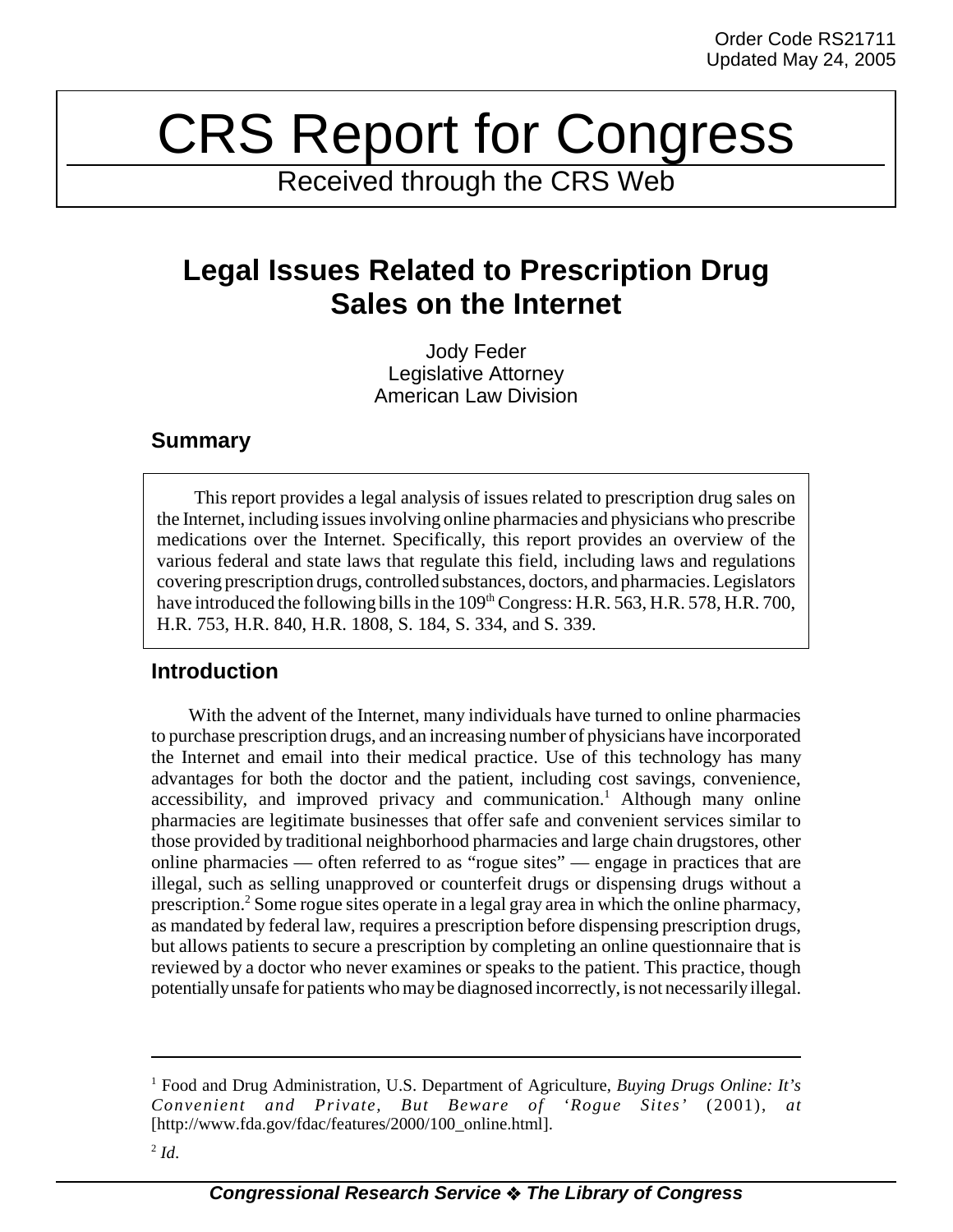Current regulation of online pharmacies and doctors consists of a patchwork of federal and state laws in an array of areas.<sup>3</sup> At the federal level, the Food and Drug Administration (FDA) regulates prescription drugs under the Federal Food, Drug, and Cosmetic Act (FFDCA), which governs, among other things, the safety and efficacy of prescription medications, including the approval, manufacturing, and distribution of such drugs.<sup>4</sup> It is the FFDCA that requires that prescription drugs may be dispensed only with a valid prescription.<sup>5</sup> The Drug Enforcement Agency (DEA) enforces the Controlled Substances Act (CSA), which is a federal statute that establishes criminal and civil sanctions for the unlawful possession, manufacturing, distribution, or importation of controlled substances.<sup>6</sup> At the state level, state boards of pharmacy regulate pharmacy practice, and state medical boards oversee the practice of medicine.<sup>7</sup> Thus, some of the laws that govern online pharmacies and doctors vary from state to state. The laws that govern each of these areas are described separately below.

#### **Federal Oversight**

As noted above, the CSA is a federal statute that establishes criminal and civil sanctions for the unlawful possession, manufacturing, distribution, or importation of controlled substances.<sup>8</sup> The primary purpose of the CSA is to facilitate the legal distribution of controlled substances for legitimate medical purposes while preventing their diversion for illegal uses. Although the CSA is generally known for prohibiting illegal drugs that have a high potential for abuse and no accepted medical use, such as heroin or cocaine, the statute also covers a range of other drugs that have a lesser potential for abuse and an accepted medical use, including certain prescription drugs. Although most prescription drugs are not controlled substances and therefore are not regulated under the CSA, some prescription drugs, such as narcotics and opiates that are often used in the treatment of pain, are regulated under the CSA because they have a greater potential for abuse than other prescription drugs and may lead to physical dependence.

It is the latter category of prescription painkillers that appear to be among the drugs most heavily dispensed by certain Internet pharmacies in accordance with prescriptions that are issued based on online questionnaires.<sup>9</sup> This practice has sometimes been abused by rogue sites that dispense large quantities of addictive substances to customers apparently seeking access to prescription painkillers, and it has lead to instances of addiction, overdose, and death. In response to cases in which online doctors have written

 $7$  The FFDCA excludes the practice of medicine from its jurisdiction. 21 U.S.C. § 396.

<sup>8</sup> *Id.* at § 801 et seq.

<sup>3</sup> For additional information, *see* GAO Report GAO-01-69, *Internet Pharmacies: Adding Disclosure Requirements Would Aid State and Federal Oversight*.

<sup>4</sup> 21 U.S.C. § 301 et seq.

<sup>5</sup> *Id*. at § 353(b).

<sup>&</sup>lt;sup>6</sup> *Id.* at § 801 et seq. For more information on the Controlled Substances Act, see CRS Report 97-141A, *Drug Smuggling, Drug Dealing and Drug Abuse: Background and Overview of the Sanctions Under the Federal Controlled Substances Act and Related Statutes*.

<sup>9</sup> *See, e.g.*, Gilbert M. Gaul and Mary Pat Flaherty, *Doctors Medicate Strangers on Web*, WASH. POST, Oct. 21, 2003, at A1.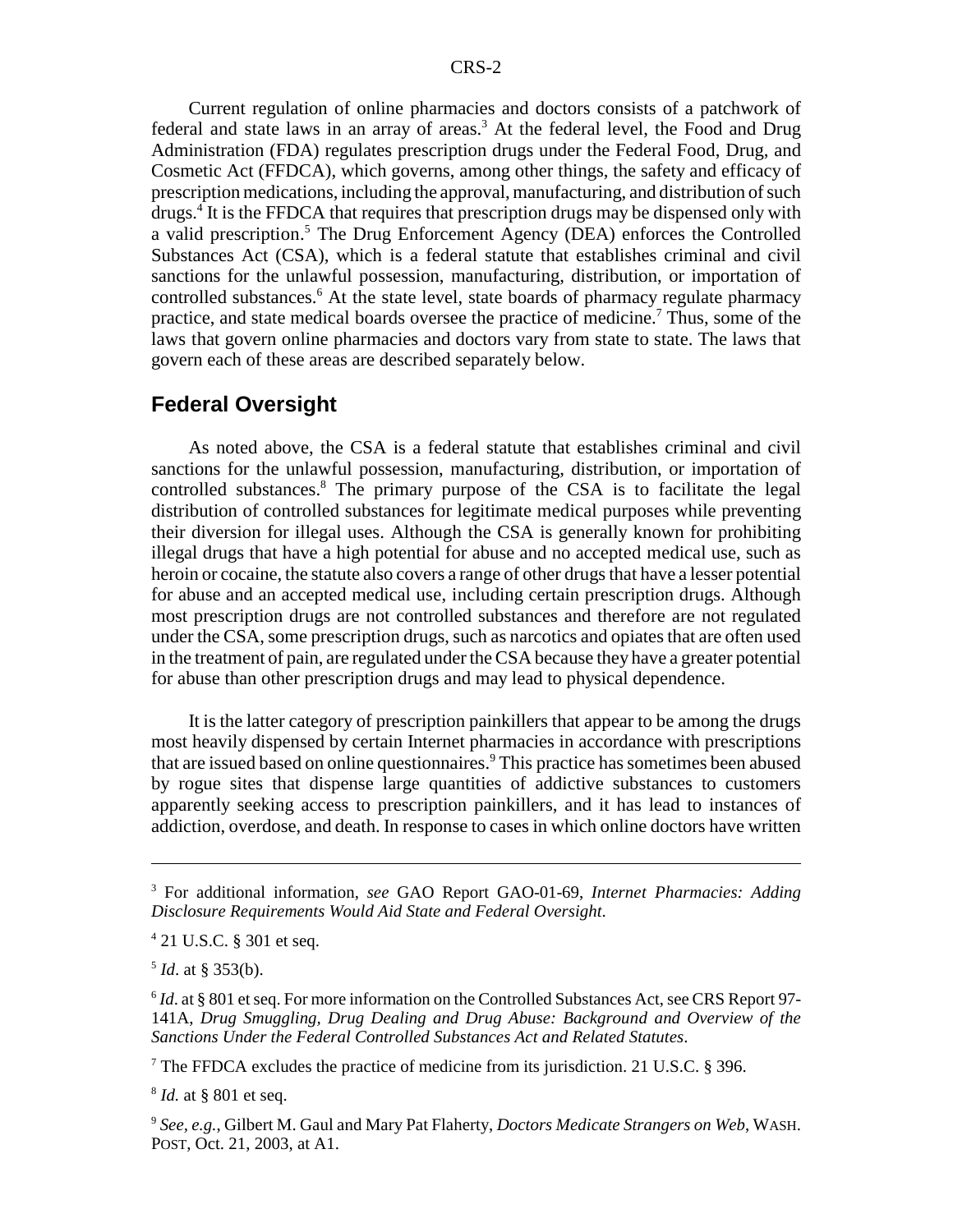thousands of prescriptions for controlled substances without examining their patients, the federal government has begun prosecuting certain doctors under the CSA by charging them with the illegal distribution of controlled substances.<sup>10</sup> Penalties under the CSA vary depending on the amount and type of substance involved but generally include monetary fines, forfeiture, and imprisonment. $11$ 

As noted above, prescription drugs are also regulated by the FDA under the FFDCA.<sup>12</sup> Although state law also governs the prescribing of drugs, the FFDCA covers certain aspects of the prescribing process, including the requirement that prescription drugs may not be dispensed without a valid prescription.<sup>13</sup> The FFDCA, however, does not define the meaning of "prescription." Rather, each state defines what constitutes a valid prescription under its pharmacy laws. Because such definitions differ from state to state, there is no uniform, national definition of the term "prescription."14 Thus, certain activities, such as prescribing drugs without performing an in-person examination, may be explicitly illegal in one state but of ambiguous legal status in another.

Concerned about reports of rogue online pharmacies, Congress has considered legislation to establish a federal definition of what constitutes a valid prescription.<sup>15</sup> For example, such legislation has included proposals to establish a single federal standard for prescriptions or to require online pharmacies to disclose information about themselves and about the doctors approving prescriptions on their sites.<sup>16</sup> Congress has also explored the possibility of limiting the means by which allegedly rogue sites do business, namely by restricting their ability to advertise on search engines, make credit card sales, and ship prescription drugs,<sup>17</sup> and some companies have responded with their own proposals. For example, Google, an Internet search engine, recently announced that it no longer accepts advertising from unlicenced pharmacies and now prohibits the use of certain controlled substances as keywords for search purposes.<sup>18</sup> Because federal and state regulators face many legal barriers when attempting to exercise jurisdiction over rogue pharmacies based

 $10 \,$ *Id.* 

<sup>12</sup> *Id*. at § 301 et seq.

<sup>13</sup> *Id*. at § 353(b).

14 Inside Washington Publishers, *FDA May Back Changing Law to Define Internet 'Prescription'*, FDA WEEK, March 28, 2003.

 $15$  *Id.* 

<sup>16</sup> *See, e.g., Point, Click, Self-Medicate: A Review of Consumer Safeguards on Internet Pharmacy Sites: Hearing Before the House Comm. On Government Reform, 108<sup>th</sup> Cong. (2003),* [http://reform.house.gov/UploadedFiles/Online%20Pharmacies%20Final%20Print.pdf]. *See also*, H.R. 616, H.R. 2652, H.R. 2717, H.R. 3870, H.R. 3880, H.R. 4612, H.R. 4790, S. 2464, and S. 2493 in the  $108<sup>th</sup>$  Congress.

<sup>17</sup> Gilbert M. Gaul and Mary Pat Flaherty, *Google to Limit Some Drug Ads*, WASH. POST, Dec. 1, 2003, at A1. The Bush Administration has also expressed interest in pursuing such a strategy. Press Release, Office of National Drug Control Policy, U.S. Drug Prevention, Treatment, Enforcement Agencies Take on "Doctor Shoppers," "Pill Mills" (March 1, 2004), [http://www.whitehousedrugpolicy.gov/news/press04/030104.html].

18 Gaul, *supra* note 17, at A1.

 $11$  21 U.S.C. § 841 et seq.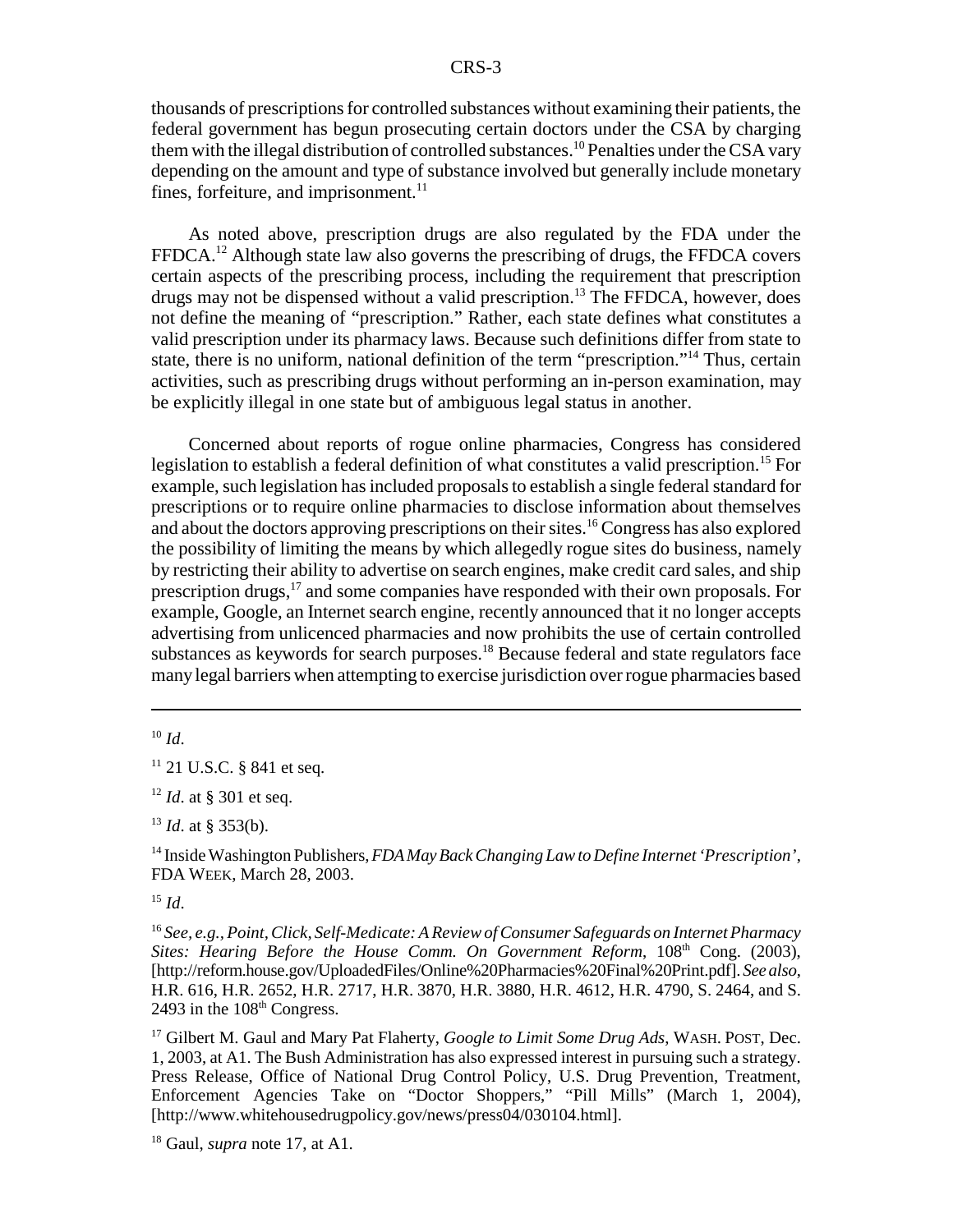in foreign countries,<sup>19</sup> placing limits on the degree to which search engines, credit card companies, and shipping entities enable rogue sites to sell prescription drug may be one of the only ways to control illicit sales by foreign online pharmacies.

It is important to note that online prescription drug sales by both U.S.-based and foreign Internet pharmacies may raise additional legal questions involving drug importation. The FFDCA prohibits anyone other than the U.S. manufacturer from importing prescription drugs that were originally manufactured in the U.S., and the statute contains various provisions relating to drug approvals and labeling that make it virtually impossible for prescription drugs made for foreign markets to comply with the extensive statutory requirements.20 Thus, online pharmacies that sell imported U.S.-manufactured drugs or foreign versions of drugs approved for domestic sale appear to violate the FFDCA, as do businesses that facilitate such sales. In addition, the CSA prohibits the unapproved importation of controlled substances, as well as causing such importation, $2<sup>1</sup>$ so an individual or pharmacy that uses the Internet in a way that causes controlled substances to be mailed or shipped into the U.S. may violate the CSA.<sup>22</sup> The legal issues involved in drug importation are discussed in detail in CRS Report RL32191, *Prescription Drug Importation and Internet Sales: A Legal Overview*.

#### **State Oversight**

As noted above, state boards of pharmacy are primarily responsible for regulating pharmacy practice, $^{23}$  although the FDA does provide some federal oversight of pharmacies. Because virtually all states require a pharmacy that sells drugs in the state to be licensed with the state, a state board of pharmacy traditionally may exercise regulatory authority over pharmacies located within the state, as well as those that dispense drugs across state lines to citizens within the state.<sup>24</sup> Since each state board of pharmacy sets its own policies with regard to both online and traditional pharmacies, state pharmacy laws differ from state to state. While some state laws specify whether or not prescriptions

<sup>&</sup>lt;sup>19</sup> "The enforcement of a state action or the initiation of a mutual action by a foreign licensing body is virtually unheard of, making it difficult, if not impossible, for state actions to have any effect on foreign pharmacies." National Association of Boards of Pharmacy, *Position Paper on the Importation of Foreign Prescription Drugs* 6 (March 2003), at [http://www.nabp.net].

 $20$  21 U.S.C. §§ 353(b)(2), 355, 381(d)(1).

<sup>21</sup> *Id*. at §§ 957, 960.

<sup>22</sup> *See, e.g.*, Importing Controlled Substances From Canada and Other Foreign Countries, 69 FR 38920 (June 29, 2004).

<sup>23</sup> National Association of Boards of Pharmacy, *Verified Internet Pharmacy Practice Sites (VIPPS): Most Frequently Asked Questions* (2001), at [http://www.nabp.net].

<sup>&</sup>lt;sup>24</sup> *Id.* "These requirements allow state boards of pharmacy to order non-resident pharmacies to stop shipping product into the state. Within the US, such orders can be enforced by the board of pharmacy where the violation took place, or by mutual action by the board of pharmacy in the state where the pharmacy is located." National Association of Boards of Pharmacy, *Position Paper on the Importation of Foreign Prescription Drugs* 6 (March 2003), [http://www.nabp.net]. Foreign shipments of prescription drugs may also violate state laws if the foreign pharmacy is not licensed in the state, although states often face legal barriers when attempting to exercise jurisdiction over foreign pharmacies. *See supra* note 19 and accompanying text.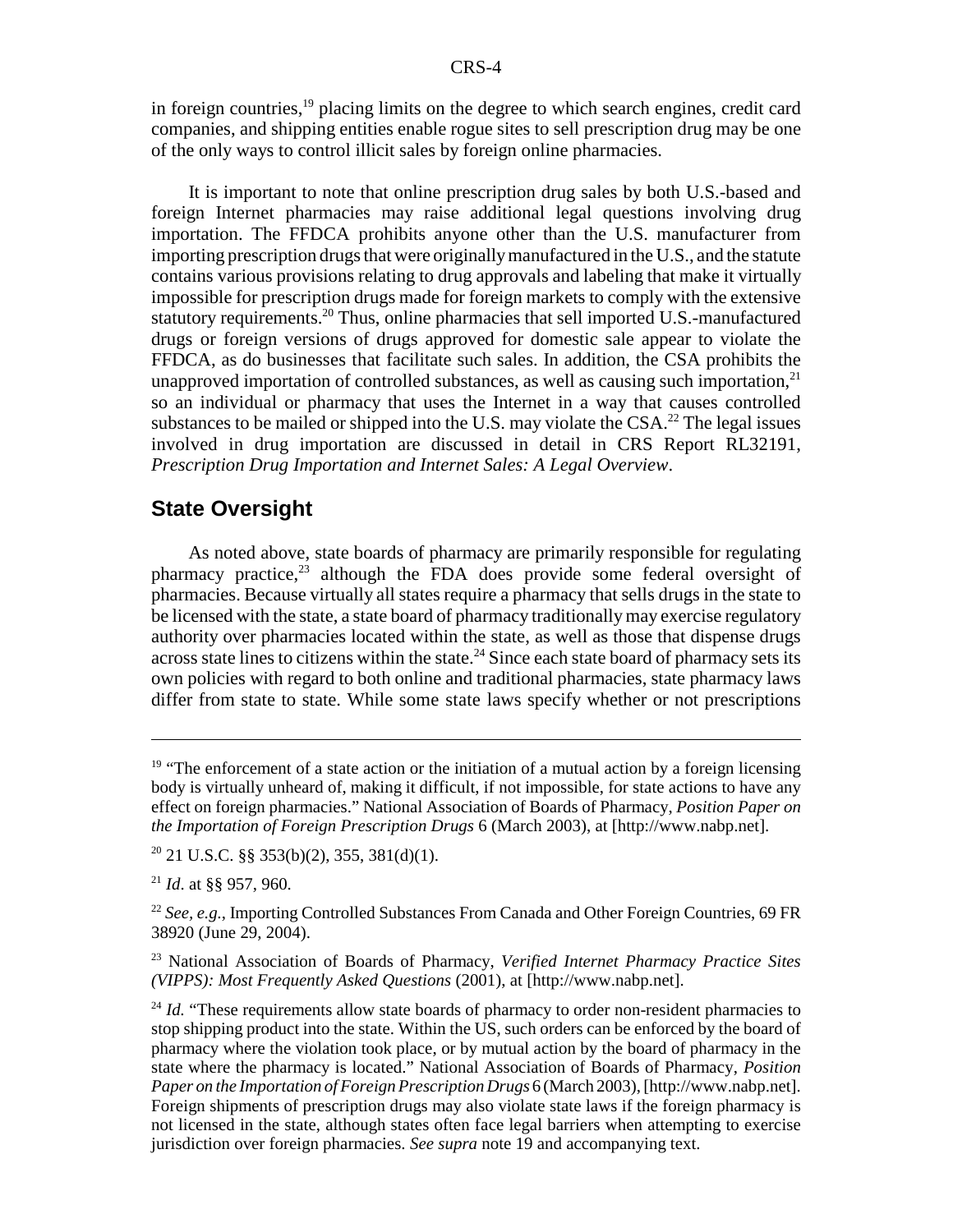based on online questionnaires are valid, other state laws fail to address the issue, thus rendering it difficult for some states to prosecute doctors who prescribe drugs without performing an in-person evaluation. For this reason, some critics of the current system have proposed establishing a federal definition of what constitutes a valid prescription.<sup>25</sup>

In addition, some organizations have begun to promote uniform national standards for the industry. For example, the National Association of Boards of Pharmacy (NABP) is an organization that helps state boards by developing uniform standards on pharmacy practice. In response to the proliferation of online pharmacies, NABP established the Verified Internet Pharmacy Practice Sites (VIPPS) program, a certification program that "identifies to the public those online pharmacy practice sites that are appropriately licensed, are legitimately operating via the Internet, and that have successfully completed a rigorous criteria review and inspection."26 According to NABP, the VIPPS program was developed in order to improve the safety of online pharmacy practices and to "provide a means for the public to distinguish between legitimate and illegitimate online pharmacy practice sites."27 Although NABP notes that legitimate online pharmacies outnumber rogue sites and acknowledges that there are many advantages to ordering drugs online, the Association specifically warns consumers against buying prescription drugs online without obtaining an in-person examination and valid prescription from a doctor. Like U.S. pharmacies, Canadian pharmacies may also be certified under the VIPPS program, but only if they do not export drugs to the U.S.<sup>28</sup> However, NABP has indicated that it may extend its VIPPS certification program to Canadian pharmacies that sell to U.S. consumers if Congress approves drug importation or "if HHS does not stop the state and local governments that already are reimporting drugs."<sup>29</sup>

Like pharmacy practice, the practice of medicine has historically been regulated at the state level by state medical boards. According to the Federation of State Medical Boards (FSMB) "[t]he primary responsibility and obligation of a state medical board is to protect consumers of health care through proper licensing and regulation of physicians."30 Traditionally, states enact laws that regulate the practice of medicine, and state medical boards implement and oversee state policies.<sup>31</sup> If a doctor violates a state law or regulation, state medical boards generally have the authority to discipline the doctor through modification, suspension, or revocation of the doctor's license to practice medicine in that state. In reality, however, laws regarding medical practice vary widely in strength and effectiveness from state to state. While some states have strong laws that

<sup>27</sup> *Id*.

29 Inside Washington Publishers, *Canadian Internet Pharmacies Ask NABP to Certify Their Operations*, FDA WEEK, Sept. 17, 2004.

30 Federation of State Medical Boards, *What is a State Medical Board?*, *at* [http://www.fsmb.org].

<sup>25</sup> Inside Washington Publishers, *FDA May Back Changing Law to Define Internet 'Prescription'*, FDA WEEK, March 28, 2003. *See also*, *supra* notes 15-16 and accompanying text.

<sup>26</sup> National Association of Boards of Pharmacy, *Verified Internet Pharmacy Practice Sites (VIPPS): Most Frequently Asked Questions* (2001), at [http://www.nabp.net].

<sup>28</sup> Inside Washington Publishers, *FDA Rebuffs Invitations to Inspect Canadian Pharmacies*, FDA WEEK, May 7, 2004.